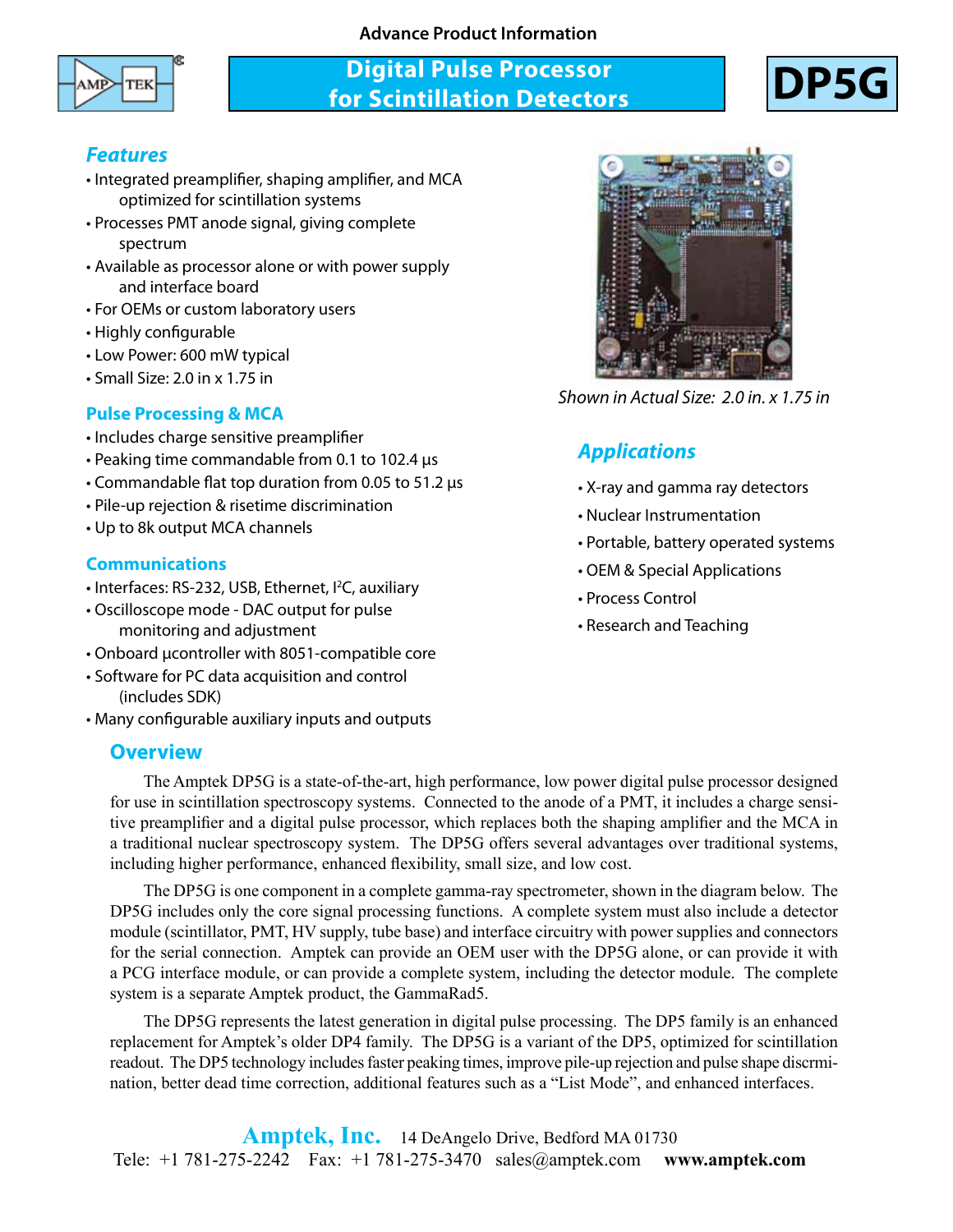# **Specifications**

| <b>Pulse Processing Performance</b>                     |                                                                                                                                                                                     |
|---------------------------------------------------------|-------------------------------------------------------------------------------------------------------------------------------------------------------------------------------------|
| Gain                                                    | Combination of coarse and fine gain<br>yields overall gain continuously<br>adjustable from x1.2 to x8.1.                                                                            |
| <b>Coarse Gain</b>                                      | 1.6, 2.6, 4.1, 6.5                                                                                                                                                                  |
| <b>Fine Gain</b>                                        | Adjustable between 0.75 and 1.25.                                                                                                                                                   |
| <b>ADC Clock Rate</b>                                   | 20 or 80 MHz, 12 bit ADC                                                                                                                                                            |
| <b>Pulse Shape -</b><br><b>Trapezoidal</b>              | Semi-Gaussian amplifier with shaping<br>time $\tau$ has a peaking time of 2.2 $\tau$ and<br>is comparable in performance with the<br>trapezoidal shape of the same peaking<br>time. |
| <b>Peaking Times</b>                                    | Software selectable peaking times<br>between 0.05 and 102 us, corresponding<br>to semi-Gaussian shaping times of 0.8<br>to 45 µs.                                                   |
| <b>Flat Top Times</b>                                   | 63 software selectable values for each<br>peaking time (depends on the peaking<br>time), >0.05 µs.                                                                                  |
| <b>Max Count Rate</b>                                   | With a peaking time of 0.2 µs, 4 MHz<br>periodic signal can be acquired.                                                                                                            |
| Dead Time Per Pulse                                     | 1.05x peaking time. No conversion<br>time.                                                                                                                                          |
| <b>Fast Channel Pulse</b><br><b>Pair Resolving Time</b> | 60, 120 ns @ 80 MHZ<br>240, 480 ns @ 20 MHZ                                                                                                                                         |
| <b>Pile-Up Reject</b>                                   | Pulses separated by more than the fast<br>channel resolving time, and less than<br>1.05x peaking time are rejected.                                                                 |
| <b>Baseline Restoration</b><br>- Asymmetric             | 16 software selectable slew rate<br>settings.                                                                                                                                       |
| <b>MCA Performance</b>                                  |                                                                                                                                                                                     |
| Number of<br>channels                                   | Commandable to 256, 512, 1024,<br>2048, 4096, or 8192 channels, MCA<br>or MCS.                                                                                                      |
| <b>Bytes per channel</b>                                | 3 bytes (24 bits), 16.7 M counts.                                                                                                                                                   |
| <b>Preset Acquisition</b><br>Time                       | 10 ms to 466 days.                                                                                                                                                                  |
| <b>Data Transfer Time</b>                               | USB: 1k channels in 6 ms<br>RS-232: 280 ms                                                                                                                                          |

| <b>Conversion Time</b>                                 | None                                                                                                                                                                                                                                   |  |
|--------------------------------------------------------|----------------------------------------------------------------------------------------------------------------------------------------------------------------------------------------------------------------------------------------|--|
| <b>Presets</b>                                         | Time, total counts, counts in an ROI,<br>counts in a channel.                                                                                                                                                                          |  |
| <b>MCS Timebase</b>                                    | 10 ms/channel to 300 s/channel                                                                                                                                                                                                         |  |
| <b>External MCA</b><br><b>Controls - Gate</b><br>Input | Pulses accepted only when gated on<br>by external logic. Input can be active<br>high or active low.                                                                                                                                    |  |
| <b>Counters</b>                                        | Slow channel events accepted by MCA.<br>Incoming counts (fast channel counts<br>above threshold), event rejected by<br>selection logic, and external event<br>counter.                                                                 |  |
| <b>Hardware</b>                                        |                                                                                                                                                                                                                                        |  |
| <b>Microprocessor</b>                                  | Silicon Labs 8051F340 8051-compatible<br>core.                                                                                                                                                                                         |  |
| <b>External Memory</b>                                 | 512 kb low-power SRAM                                                                                                                                                                                                                  |  |
| <b>Firmware</b>                                        | Signal processing is programmed<br>via firmware, can be upgraded in the<br>field.                                                                                                                                                      |  |
| <b>Communications</b>                                  |                                                                                                                                                                                                                                        |  |
| <b>RS-232</b>                                          | Standard serial interface @ 115 Kbaud.                                                                                                                                                                                                 |  |
| <b>USB</b>                                             | Standard 2.0 full speed (12 Mbps).                                                                                                                                                                                                     |  |
| <b>Ethernet</b>                                        | Standard 10base-T. (UDP)                                                                                                                                                                                                               |  |
| <b>Connections</b>                                     |                                                                                                                                                                                                                                        |  |
| <b>Analog Input</b>                                    | The output from a PMT, the anode, is<br>connected to the analog input of the<br>DP5G. The first stage of the DP5G is a<br>charge amplifier with a conversion gain<br>of 0.15 mV/pC (CF=6.8 nF). The input<br>connector is a MMCX jack. |  |
| Power                                                  | $+3.3$ VDC.                                                                                                                                                                                                                            |  |
| <b>DAC Output</b>                                      | Used in oscilloscope mode to view the<br>shaped pulse and other diagnostic<br>signals. Range: 0 to 1 V.                                                                                                                                |  |
| <b>Power</b>                                           |                                                                                                                                                                                                                                        |  |
| $+3.3V$                                                | 20 MHz clock: 180 mA typical<br>80 MHz clock: 240 mA typical                                                                                                                                                                           |  |
| <b>Input Range</b>                                     | $3.3 \pm 0.1$ V                                                                                                                                                                                                                        |  |

## **Example of a complete gamma-ray spectrometer.**

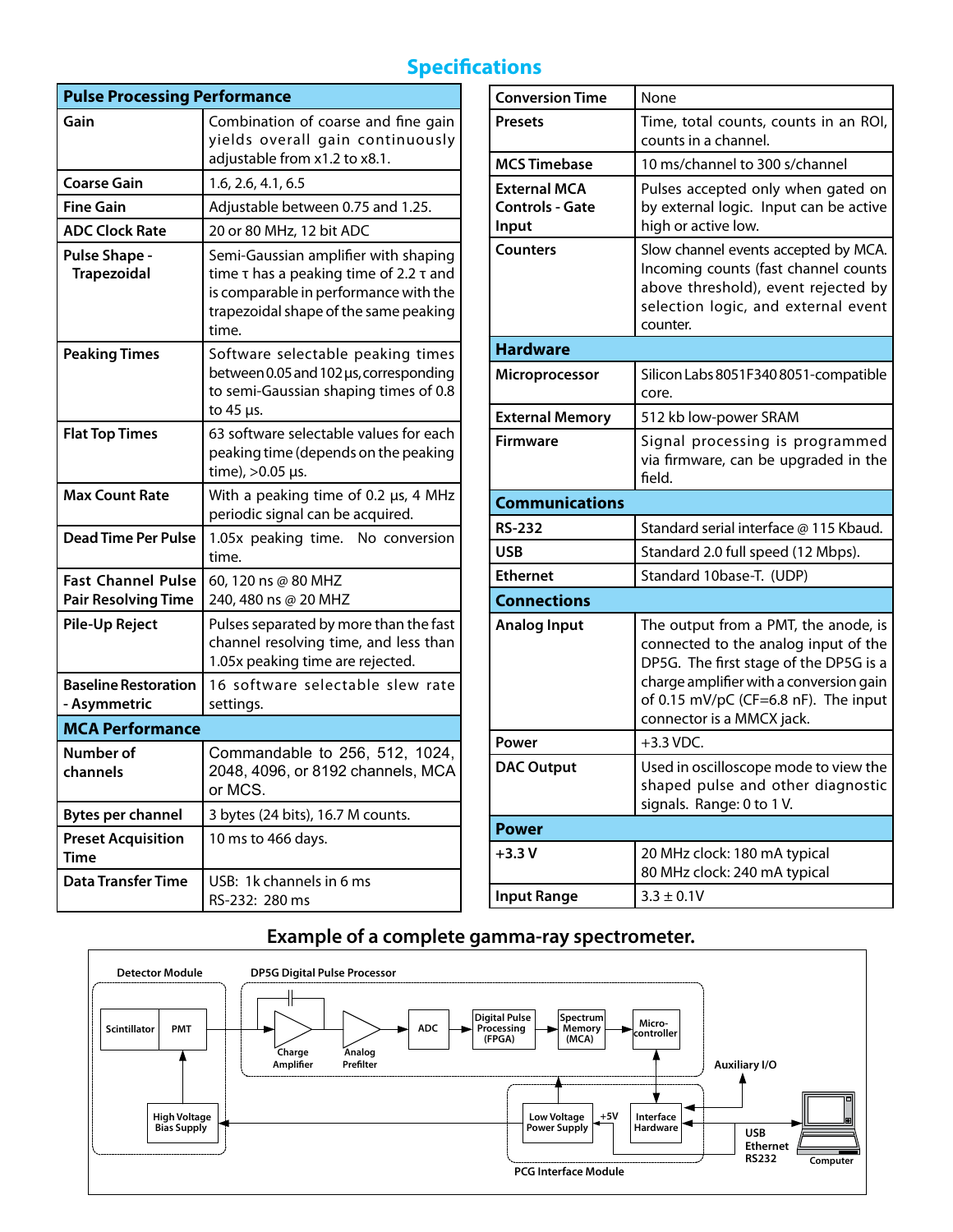## **Specifications (con't)**

| <b>Physical</b>                               |                                                         |  |
|-----------------------------------------------|---------------------------------------------------------|--|
| <b>Size</b>                                   | $2.0'' \times 1.75''$                                   |  |
| Weight                                        | 13 <sub>g</sub>                                         |  |
| <b>General and Environmental</b>              |                                                         |  |
| <b>Operating</b><br>Temperature               | -40 °C to +85 °C.                                       |  |
| <b>Warranty Period</b>                        | 1 year.                                                 |  |
| <b>Typical Device</b><br>Lifetime             | 5 to 10 years, depending on use.                        |  |
| Long-term Storage                             | 10+ years in dry environment.                           |  |
| <b>Typical Storage and</b><br><b>Shipping</b> | -40 °C to +85 °C, 10 to 90% humidity<br>non-condensing. |  |
| Compliance                                    | RoHS Compliant                                          |  |

#### **Auxiliary Inputs and Outputs**

These signals are not required for the primary use of the DP5G: acquiring spectra and transmitting them over the serial interface. These are generally "low level" logic signals associated with each pulse processed by the DP5G. They are primarily used for synchronizing the DP5G data acquisition to external hardware and for direct counter/timer outputs from the DP5G. The signals are described below.

| Single Channel<br><b>Analyzers</b> | 8 SCAs, independent software select-<br>able LLDs and ULDs, LVCMOS (3.3 V)<br>level (TTL compatible).                                                                        |
|------------------------------------|------------------------------------------------------------------------------------------------------------------------------------------------------------------------------|
| <b>Digital Outputs</b>             | 2 independent outputs, software se-<br>lectable between 8 settings including<br>INCOMING COUNT, PILEUP, MCS TIME-<br>BASE, etc. LVCMOS (3.3V) levels (TTL<br>compatible).    |
| <b>Digital Inputs</b>              | 2 independent inputs, software select-<br>able for MCA GATE, EXTERNAL COUN-<br>TER.                                                                                          |
| I/O                                | 2 general purpose I/O lines for custom<br>application.                                                                                                                       |
| <b>Digital Oscilloscope</b>        | Displays oscilloscope traces on the<br>computer. Software selectable to show<br>shaped output, ADC input, etc., to assist<br>in debugging or optimizing configura-<br>tions. |

### **Architecture**

#### **ADC**

The ADC digitizes the output of the analog prefilter at a 20 or 80 MHz rate then sends it in real time to the digital pulse shaper. 12 bit ADC is used.

#### **Digtal Pulse Shaper**

The ADC output is processed continuously using a pipeline architecture to generate a real time shaped pulse. This carries out pulse shaping as in any other shaping amplifier. The shaped pulse is a purely digital entity. Its output can be routed to a DAC, for diagnostic purposes, but this is not necessary.

There are two parallel signal processing paths inside the DPP, the "fast" and "slow" channels, optimized to obtain different data about the incoming pulse train. The "slow" channel, which has a long shaping time constant, is optimized to obtain accurate pulse heights. The peak value for each pulse in the slow channel, a single digital quantity, is the primary output of the pulse shaper. The "fast" channel is optimized to obtain timing information: detecting pulses which overlap in the slow channel, measuring the incoming count rate, measuring pulse risetimes, etc.

The DP5G uses trapezoidal pulse shaping, which offers high energy resolution, reduces ballistic deficit, and provides excellent baseline stability at high count rates.

#### **Pulse Selection Logic**

The pulse selection logic rejects pulses for which an accurate measurement cannot be made. It includes pile-up rejection, risetime discrimination logic for an external gating signal, etc. At high count rates, the DP5G has both better pile-up rejection and higher throughput than a traditional, analog shaping amplifier.

#### **Histogramming Memory**

The histogramming memory operates as in a traditional MCA. When a pulse occurs with a particular peak value, a counter in a corresponding memory location is incremented. The result is a histogram, an array containing, in each cell, the number of events with the corresponding peak value. This is the energy spectrum and is the primary output of the DP5G.

The unit also includes several counters, counting the total number of selected pulses but also counting input pulses, rejected events, etc. Auxiliary outputs include 8 different single channel analyzers, and both a DAC output and a digital output showing pulse shapes from several points in the signal processing chain.

#### **Interface**

The DP5G includes hardware and software to interface between these various functions and the user's computer. A primary function of the interface is to transmit the spectrum to the user. The interface also controls data acquisition, by starting and stopping the processing and by clearing the histogram memory. It also controls certain aspects of the analog and digital shaping, for example setting the analog gain or the pulse shaping time.

The interface includes a microcontroller and serial interface hardware. RS232, USB, and Ethernet are currently available.